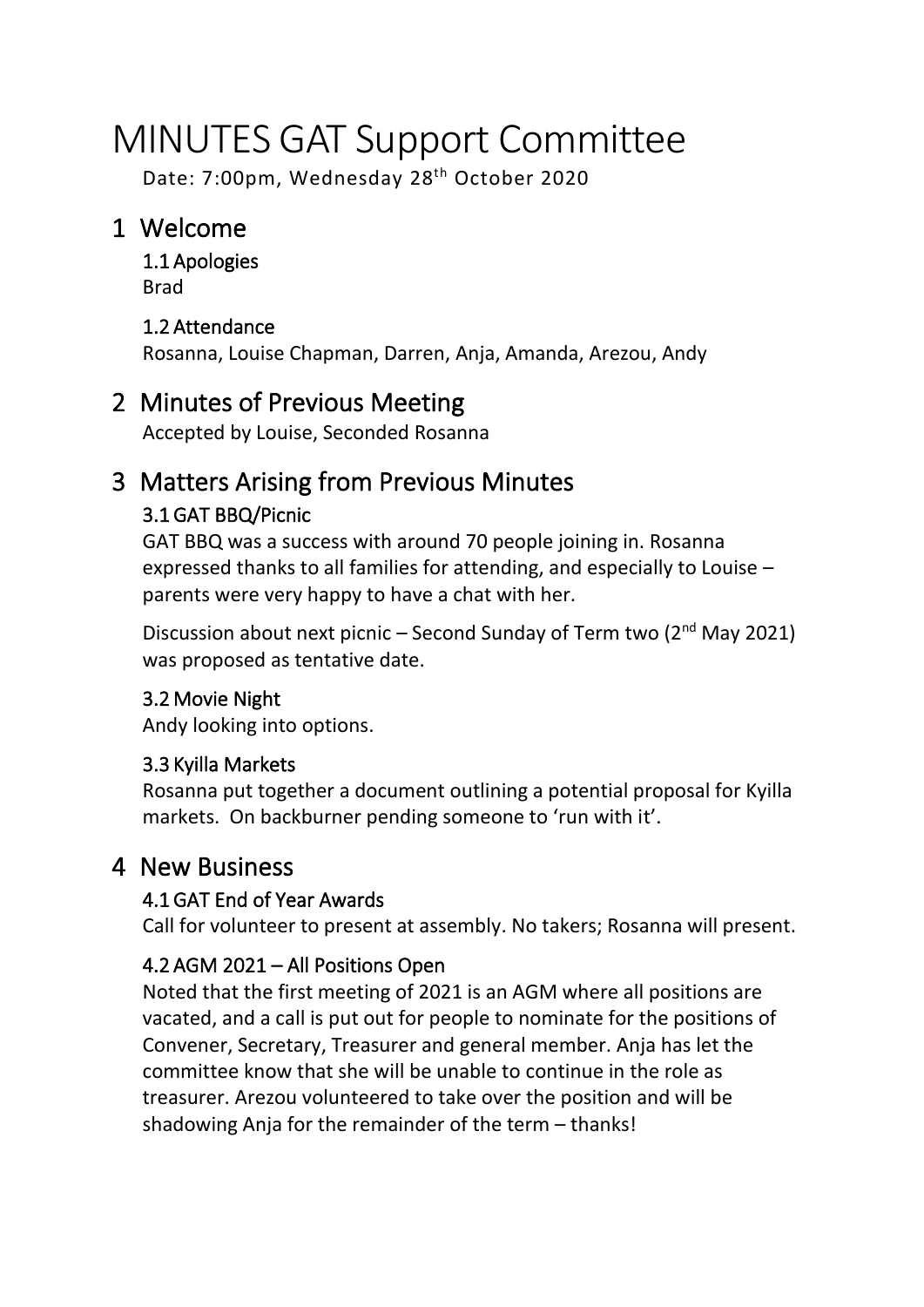### 4.3 Final Meeting of Year

Our next meeting on 25th November will the final one for the year. Should we opt for a 'social' meeting at a venue such as General Public or Inglewood Hotel? General Public in Inglewood was thought as a good option as is licensed, but also a café/restaurant which should cater to most people. Next meeting will be held here pending confirmation.

# 5 Reports

5.1 Gifted and Talented Education Coordinator

Louise presented written report as attached.

### 5.2 Treasurers Report

No change since last meeting.

# 6 Next Meeting

Wednesday 25th November 2020, 7:00PM at General Public *(882 Beaufort St [cnr Beaufort St and Ninth Ave] Inglewood)*

# 7 Meeting closed

Meeting closed at 8:00pm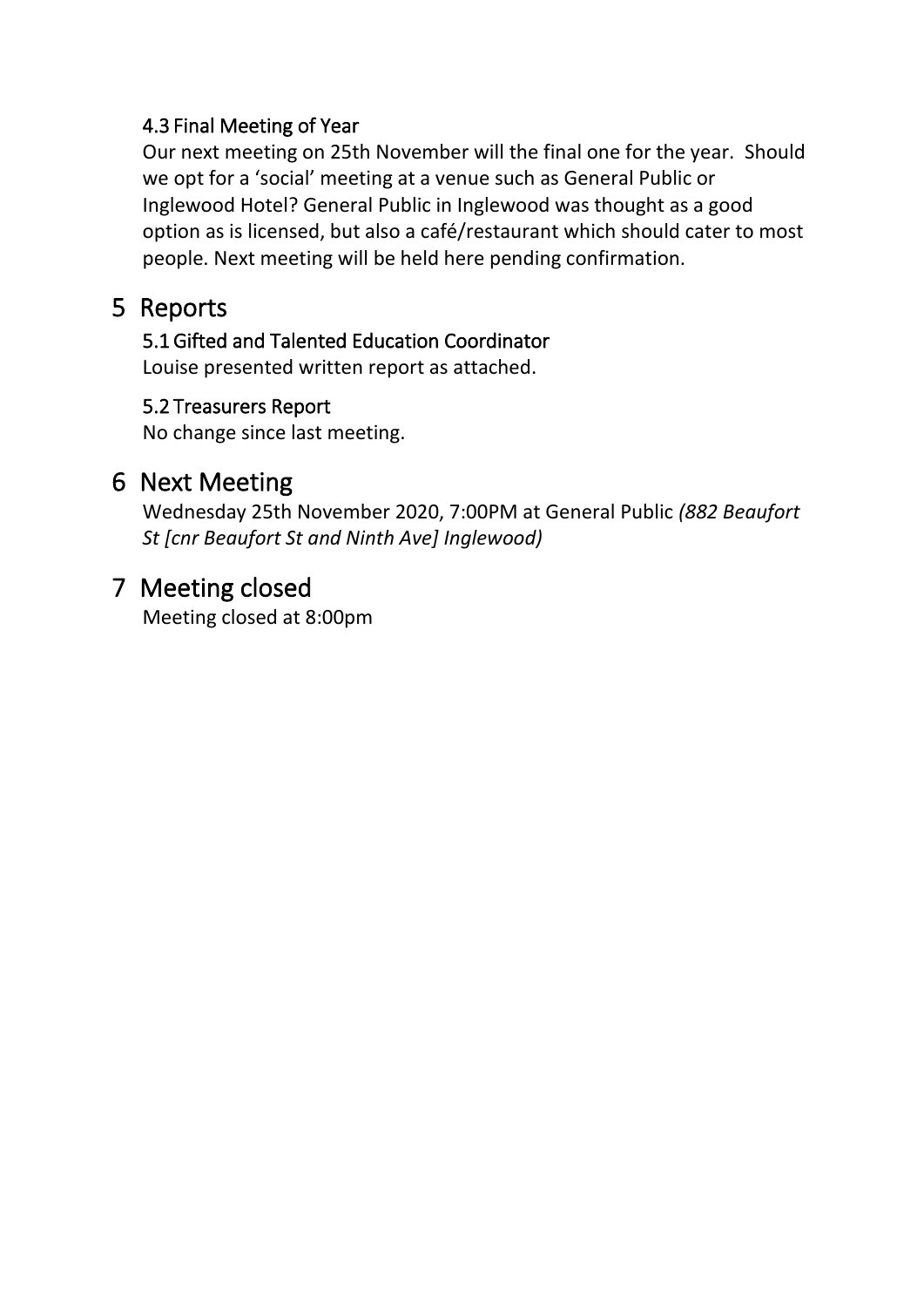#### **Gifted and Talented Teachers' Report Wednesday 28th October 2020**

#### **Languages - General**

Louise Chapman Year 12 Language Captains Former GAT students Eloise Thompson Fanciulli and Palak Sharma are the successful Language Captain recipients. Congratulations to the new Language Captains!

Mount Lawley Senior High School has created a Gifted and Talented Languages video to promote the Program to the public.

GAT Club 4 is in the process of being organised at an Italian restaurant for all year 7- 10 GAT students (both Chinese and Italian students).

There will be a Department of Education Gifted and Talented Parent Presentation (for prospective parents) on Tuesday  $17<sup>th</sup>$  November from 6pm-7.30pm at ECU. More information on the school's website.

The Year 10 GAT Farewell Ceremony and Breakfast will take place on Wednesday 9th December at 8.30am. All Year 10 GAT Parents and students will be invited to attend.

#### **Chinese**

Lesley Liu

Two Year 11 students, India Anderson-Prentice and Suu Kyi Kwang and one Year 12 student received Australia China Friendship Chinese Languages Student Awards. The Australia China Friendship Society of WA presents annual Awards for Primary and Secondary school students who have made a significant effort towards their studies of the Chinese language and Chinese culture.

A Year 9 Chinese GAT student, Laura Tran achieved  $4<sup>th</sup>$  place in state writing competition.

A Year 7 GAT Chinese student, Nathan Trinh participated in SIDE Chinese resource filming.

#### **HASS**

Nicola Messervy

Mount Lawley Senior High School will be hosting The Global Goals Challenge organised through Curtin University's Learning Futures Network for Year 8 GAT students. Bob Hawke College and Governor Stirling GAT students will also be participating in this Challenge at Mount Lawley Senior High School.

Please see more details below about this Challenge.